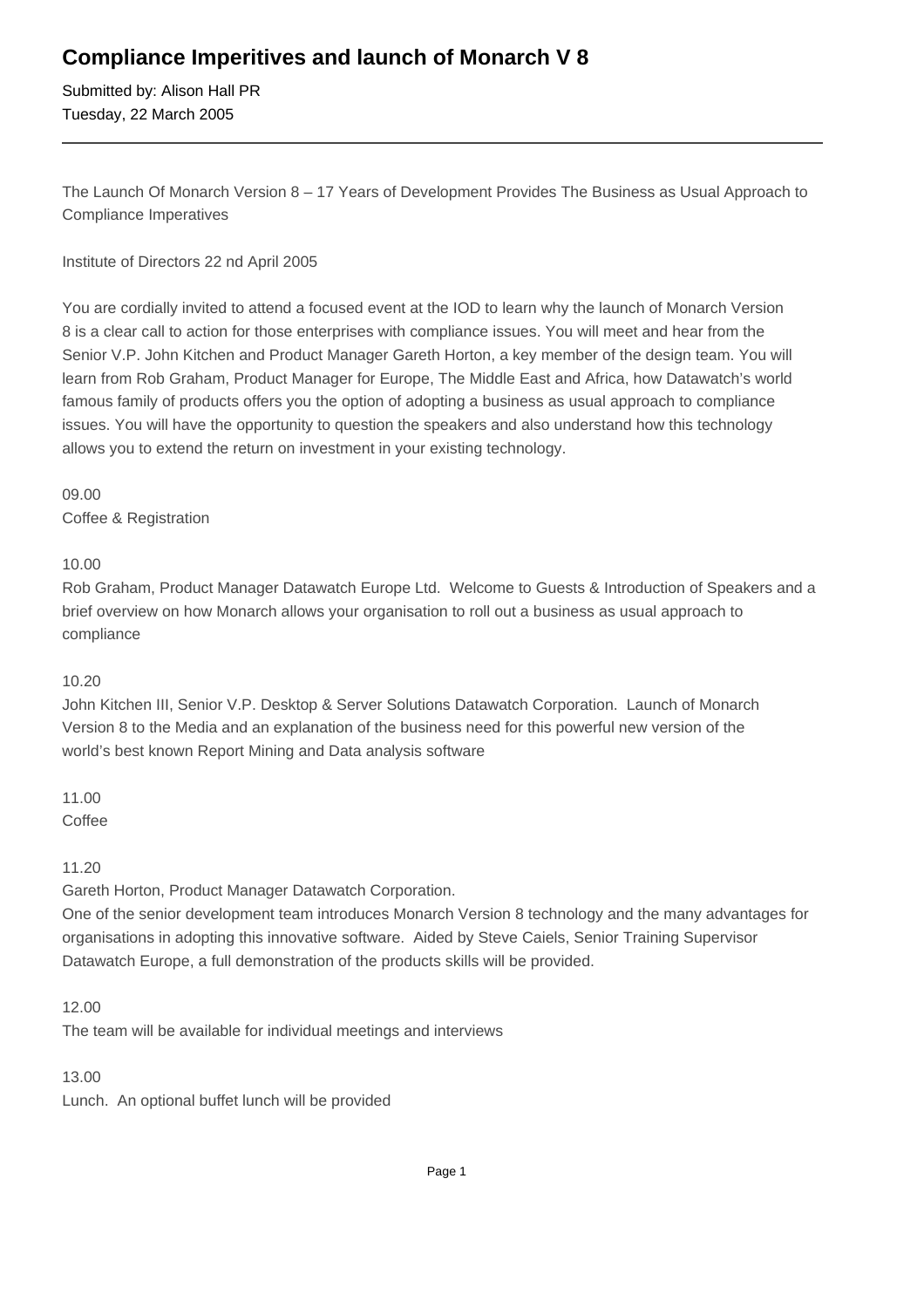Venue Address Burton Room Institute of Directors 116 Pall Mall London SW1Y 5ED

If you would like to attend or would like further details please contact:

Datawatch Europe Ltd Rob Graham European and Middle East Product Manager Email: rob.graham@datawatch-europe.com Tel: 01752 241456

Press Contacts Email: press@datawatch-europe.com Alison Hall 07899986932 Natalie Dowse 07870279233

About Datawatch Corporation:

Datawatch Corporation is a leading provider of business intelligence and IT support solutions that help organisations increase productivity, reduce costs and gain competitive advantage. Datawatch products are used in more than 20,000 companies, institutions and government agencies worldwide, by around 500,000 users. Datawatch works with VARs, integrators, consultants and independent software vendors who sell and support Datawatch products. In addition, Datawatch works with OEM customers who embed Datawatch components and technologies in their own solutions.

--------------------------------------------------------------------------------

DATAWATCH EUROPE LIMITED The Software Centre, East Way, Lee Mill Industrial Estate, Ivybridge, Devon PL21 9GE, United Kingdom www.datawatch-europe.com